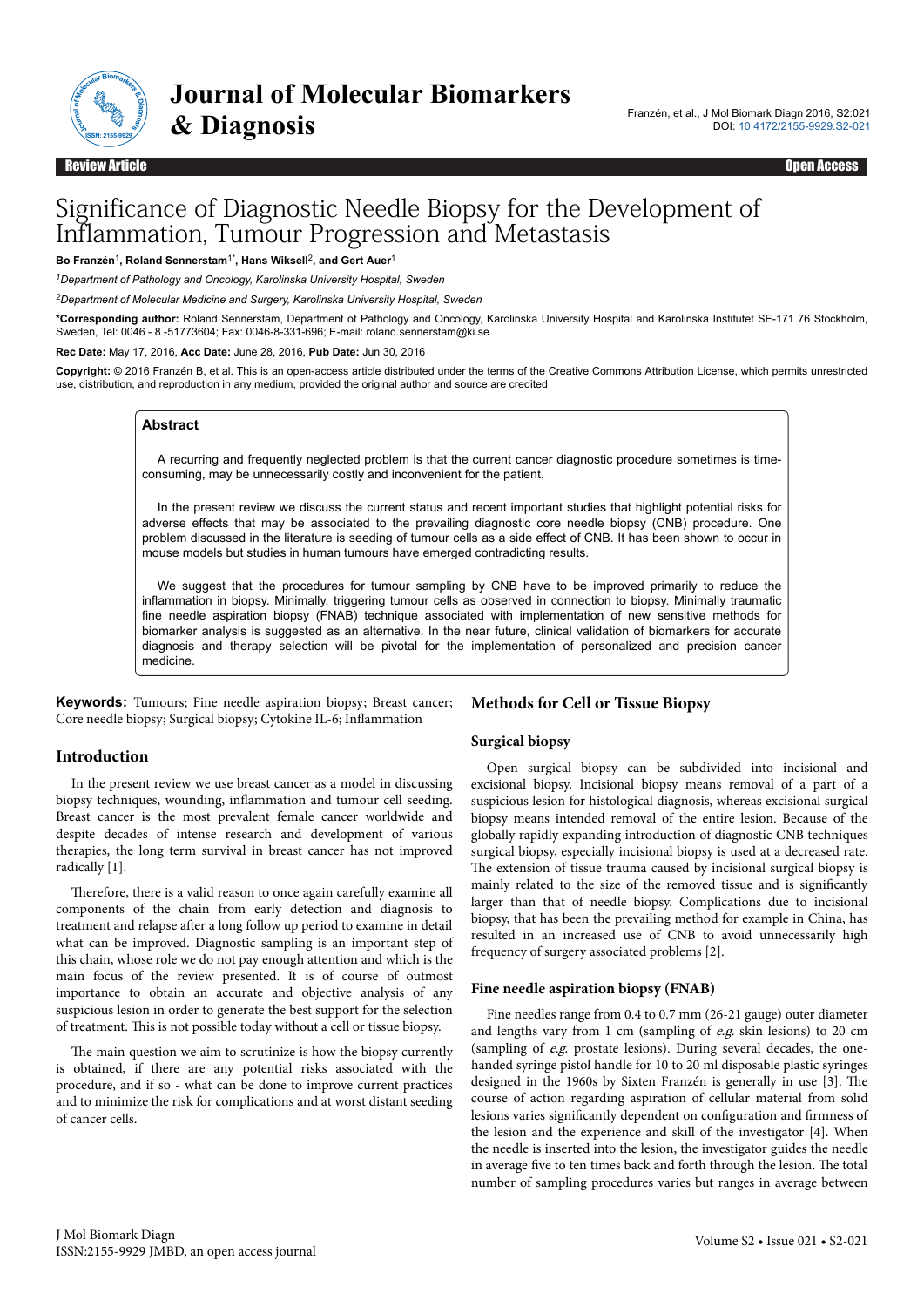two and five. Palpable lesions are generally biopsied directly whereas non-palpable lesions are biopsied guided with help of various modalities of imaging techniques e.g. ultrasound, stereotactic devices and MRI [3]. Нe advantages of FNAB is that the sampling procedure causes a minimum of tissue trauma (explained by the diminutive amount of absorbed energy), is extremely patient friendly and that conclusive diagnostic information may be obtained within less than half an hour performing quick staining of the aspirated cells on cytological smears. Нe main disadvantages are that the method does not produce a similar level of diagnostic results as compared to CNB  $[5]$  and that diagnostic accuracy is highly related to the proficiency of an experienced cytopathologist. Since many years, the lack of experienced cytopathologists hampers the utilization of FNAB. On the other hand, development of ultrasensitive molecular analysis may increase future FNAB based diagnostics. This opportunity will be discussed below.

# **Core needle biopsy (CNB)**

In core needle biopsy technique, larger hollow needles are used compared to FNAB. Нe outer diameter of CNB needles ranges generally from 1.3 to more than 3 mm. Нe sampling instrument is an automated cutting biopsy gun with a spring-loaded sampling device [6]. Нe total number of sampling procedures varies but ranges in average between three and ten, or more, depending on the size of the lesion. Local anaesthesia is generally used and a little cut in the skin has to be made when sampling from e.g. breast lesions is performed. Vacuum-assisted biopsy (VAB) is frequently used in connection to CNB technique in breast diagnostics and reduces the ballistic springloaded devise effect allowing multiple samplings with only one insertion of the needle [7]. After insertion by VAB the needle will stay almost at the same place but is rotated during the biopsy procedure and the created low pressure will suck tissue material into the needle. This biopsy technique was introduced in the early 1990s and the main advantage of CNB based diagnostics is the ability to sample a sufficient amount of tissue for histological analysis which improves diagnostic accuracy including the differentiation between in situ and invasive cancer. Correct diagnosis compared to pathology analysis after surgery was significantly higher for 8 gauge VA-CNB as compared to 11 gauge regarding benign lesions and VAB reduces the side effect of higher energy used by 8 gauge CNB [8]. Generally, the amount of energy density, the time peak value including the final pressure re-balancing and even cavitation due to ballistic effects can be important factors regarding development of tissue trauma and tumour cell dissemination. [9]

# **Potential physical problems associated with current performance of CNB**

The potential problems associated with needle biopsy have been debated for a long period of time. One meta-study concludes that no general increase of distant metastasis can be found after CNB [10]. In breast cancer, despite frequently observed cell displacement, no increased morbidity has been observed after CNB [10]. However, very few studies have been designed to exclude the possibility of CNB induced metastasis and strategies have been suggested to prevent tumour cell seeding [11].

Among the drawbacks of CNB are frequently observed widespread tissue trauma and the difficulty of precision placement of the needle which is a well-recognized disadvantage of core needles equipped with spring-loaded devices. Usually, the core needle is inserted using a

spring loaded-device at an accelerating speed of 4-10 meters per second. With high needle velocity several complex phenomena might occur, such as standing wave formation, micro-streaming, energy conversion, pumping effects and time for balancing including transports. In analogy with ballistics of a bullet from a gun, the temporary cavity-channel produced will be considerably larger than the diameter of the needle and the kinetic energy induced by the shot must to a great amount be absorbed by the tissues [12]. In addition, an increased number of shots, sometimes up to about twenty, correlate with an increased frequency of clinical complications [13].

Therefore, it is likely to assume that the total extent of tissue trauma is related to the deposed energy, which in turn is proportional to the number of shots and the square of both needle velocity and needle diameter.

Finally, damaged blood vessels will cause a semi-static lesion pressure which might include a significant volume having a pressure (in the order of 120 mmHg) which in turn can cause emission of blood and cellular material during the low blood pressure phases, until the pressure is again balanced. Нese factors are likely to play a crucial role behind the observation that tumour cell displacement is detected in more than one third of the patients after CNB [14]. In contrast to CNB, the diameter of the FNA needle is  $\sim$ 2-5 fold smaller and the average needle velocity is  $>100$  fold slower, and thus offers an attractive, minimal trauma technology for sampling of tumour material.

#### **Potential risks and consequences followed by CNB**

Numerous reports confirm needle tract seeding after biopsy, a complication which may be avoided to some extent by applying appropriate precautions [15]. A reasonable consequence of needle tract seeding would be a transient increase of circulating tumour cells (CTC) after CNB. However, few reports have studied this in detail by paired testing, i.e. examination of each patient before and after biopsy. One study reported a significant increase of CTC markers detected by reverse-transcriptase polymerase chain reaction (RT-PCR) after colon biopsy [16]. Haematogenous dissemination of epithelial cellular markers has also been observed only minutes after prostate biopsy [17].

An increase of CTC should be taken serious and several reports show that the concentration of CTC may be used as predictors of metastatic progression and treatment efficacy [18]. When CTC survive circulation, they may finally reach the bone marrow as disseminated tumour cells, where they may enter a dormant state and escape chemotherapy [19]. It is known that premalignant tumour cells can disseminate and remain dormant for long periods of time and after long time give rise to metastases [20]. It has been reported that a majority  $(-62%)$  of breast cancer patients get recurrences several years after the 5-year survival mark, and do not survive [21]. The biology of minimal residual cancer cells and cancer cell dormancy is an emerging area of research and there are many questions waiting for answers. Meanwhile, we may review current biopsy routines to find strategies for the study of biopsy associated complications, with the aim to minimize the number of dormant cancer cells displaced at distant sites.

#### **Mouse models for studies of biopsy associated complications**

Mouse models may provide important clues on the possible mechanisms underlying tumour cell dissemination and potential metastasis associated with biopsy. Using a nude mice model, various tumour tissue manipulations were tested, including compression,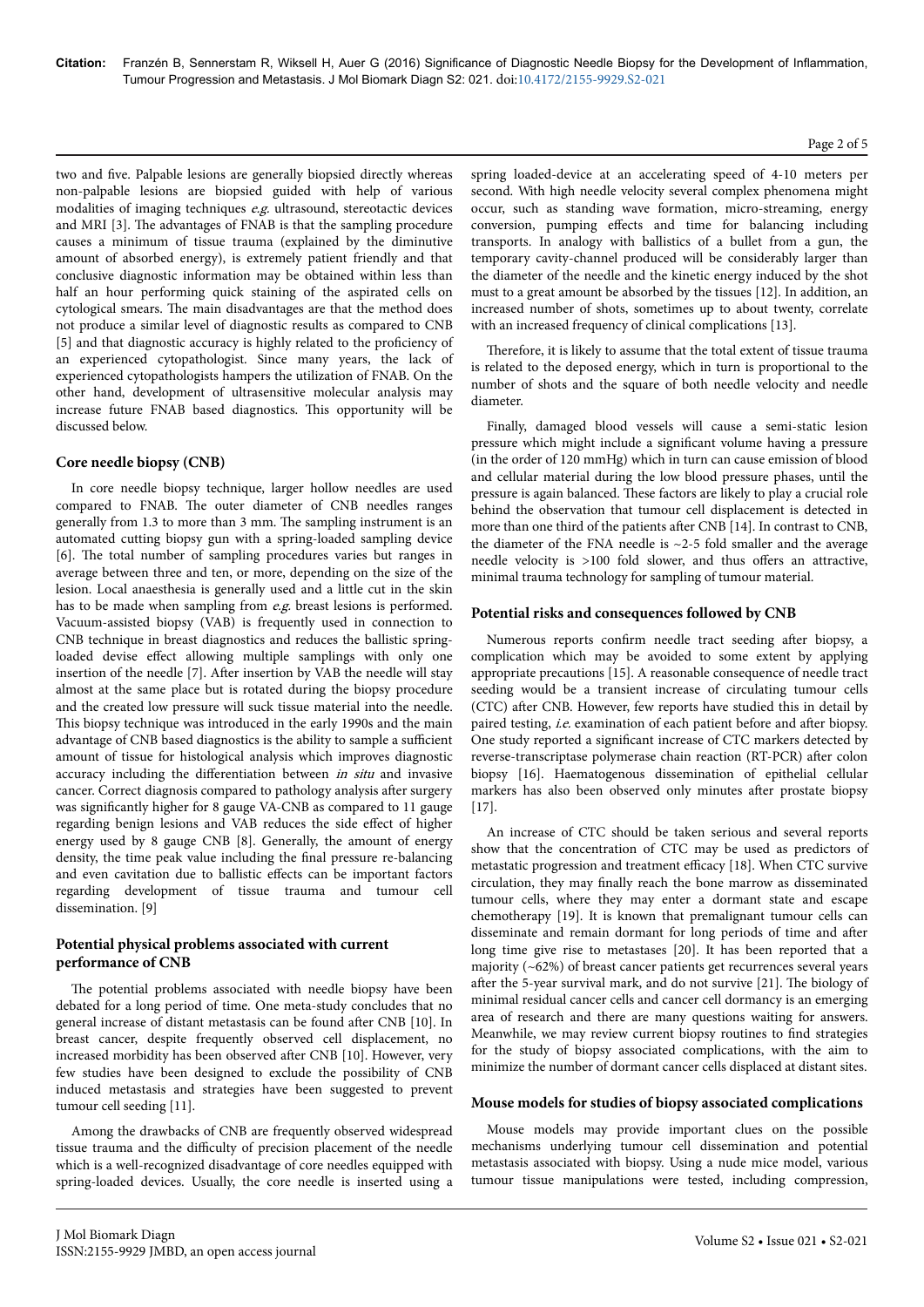biopsy, laser treatment and complete resection. It was shown that biopsy caused a ~60-fold increased release of CTC [22]. In contrast, compression causes only a minor release of CTC and therefore the magnitude of CTC released will be one important parameter to record when biopsy methods are compared.

Similar results were obtained using a breast cancer BALB/c mouse model. Mathenge *et al.* recently showed that CNB not only cause a >3fold increase of CTC but also enhances the frequency of lung metastasis [23]. In addition, immune cell populations and molecular markers were monitored at various time points after biopsy. After 3 days, a significant decrease of macrophages, CD4+ and CD8+ T-cells were observed, paralleled by an increase of myeloid-derived suppressor cells in the tumour tissue. Already after 3 hours post biopsy,  $TGF+/$ SOX4 associated epithelial-mesenchymal transition (EMT) markers and pro-inflammatory factors like e.g. CXCL2, CCL3, S100A8 and COX2 were increased followed by an increase of TNFa (after 24 hours). Taken together, data presented in this study show that CNB causes an acute inflammatory response followed by tumour infiltration, immune suppression, EMT, CTC release and finally lung metastasis.

An acute inflammatory response induced by 2 mm punch biopsy needles has also been shown by Hobson et al. using the MMTV-PyMT mouse model [24]. In this study, the increase of lung metastasis was followed by an increase of the pro-inflammatory cytokine IL-6. Interestingly, IL-6 knock-out animals did not show and increased number of lung metastasis after biopsy and animals receiving antiinflammatory Ibuprofen® treatment pre- and post-biopsy, showed a decreased number of lung metastasis.

# **Microenvironment, inflammation, tumour progression and metastasis**

The important role of tumour microenvironment and inflammation are emerging areas of research [25] and the tumour promoting role of inflammation in cancer is today well established. Moreover, the inflammatory microenvironment and hypoxia has also been shown to be a driving force in the increase of mutations and genetic instability [26]. Inflammatory breast cancer is very aggressive and the prognosis is poor despite advanced therapy [27]. Interestingly, high levels of CTC which is frequently observed in inflammatory breast cancer can be reduced radically after treatment by statins, which has an antiinflammatory effect. An increasing number of studies have confirmed that aspirin and non-steroidal anti-inflammatory drugs are associated with improved breast cancer survival [28]. Some of the results from the MMTV-PyMT mouse model discussed above are thereby supported by clinical observations.

# **Clinical relevance of possible complications after CNB**

Taken together, tissue trauma including cell damage, cell translocation, blood vessel destruction and acute inflammation will inevitably have detrimental consequences for the tumour microenvironment. With the background of recent research on mouse models after CNB and increased understanding of the role of tumour microenvironment these aspects has to be studied in clinical investigations. Why is there so far no strong evidence regarding complications of CNB in breast cancer?

In prostate cancer diagnostics, several complications have been recorded as a consequence of transrectal CNB. However, the focus has primarily been oriented towards complications associated to bacterial

infections [29]. In breast cancer, inflammatory reactions have been observed to support tumour growth and supply tumour stem cells to survive treatment by natural selection [30,31]. An important factor in the immunological response to tissue wound is the macrophage polarization from M1 to M2, which may accelerate tumour progression as observed in oral squamous cell carcinoma [32]. Weber et al. conclude in this report that M2 polarisation is a consequence of preoperative tumour biopsies.

Preclinical studies in mouse models support the concept that acute inflammation caused by sampling interventions plays an important role regarding the risk of peripheral metastases. This has been studied in a review including mouse models and hence, biopsy 'wounding' induced risk of metastases. However, this devastating side effect may be reduced by prophylactic administration of anti-inflammatory medication (e.g. ibuprofen) at the time of the biopsy [33].

Furthermore, SOX4 overexpression, which induces epithelialmesenchymal transition, was correlated with triple-negative breast cancer subtypes [34]. Breast cancer represents a very heterogeneous group of cancers and the grade of malignancy shows a very wide range [35]. At the moment prior to diagnostic biopsy we cannot know if a lesion is benign, relatively low malignant or highly malignant. Нe size of the tumour, metastatic status and age of the patient are some other factors which have impact on the prognosis. The acute inflammatory condition followed by CNB represents an additional and important perspective and will require careful clinical evaluation regarding risk for cancer cell progression and metastasis.

# The way forward: Time to upgrade how we view and do **diagnostic biopsy**

In spite of the fact that numerous studies have shown that diagnostic biopsy cell- or tissue sampling from solid malignancies is associated with increased risk of tumour cell dissemination and also local and/or distant tumour growth, traumatic biopsy methods are still globally used in order to receive a final diagnosis. The main reason is the need of tissue based morphologic, immune histochemical and molecular marker based diagnostic analyses in order to be able to make tumour specific treatment decisions. Another decisive reason is the difficulty to differentiate between spontaneous and biopsy related tumour cell dissemination, the influence of time, type of treatment and grade of malignancy of the tumour. However, in spite of remaining uncertainties it is generally accepted that biopsy related tumour cell dissemination may be observed in highly aggressive cancer types, e.g. malignant melanoma, ovarian cancer and pancreatic cancer. Here it is recommended that biopsy should be avoided. Нe same may well be true regarding e.g. the subgroup of highly malignant breast or prostate cancers. This fraction of cancer subtypes may vary from approximately 10 - 45% which means that the remaining fraction of patients with low malignant tumours may develop metastases after 10 - 15 years, making it difficult to reveal correlation to biopsy caused cancer cell dissemination.

At present there is no available reliable objective method to determine tumour aggressiveness and thus to estimate the risk of biopsy induced tumour cell spread except performing analysis of tumour specific cell- or tissue samples. In order to minimize the risk of tumour cell spread caused by biopsy tumour tissue sampling and at the same time guarantee the analysis of tumour growth and grade of tumour malignancy, there is an opportunity to make use of newly developed cell- and tissue sampling methods *i.e.* imaging guided

#### Page 3 of 5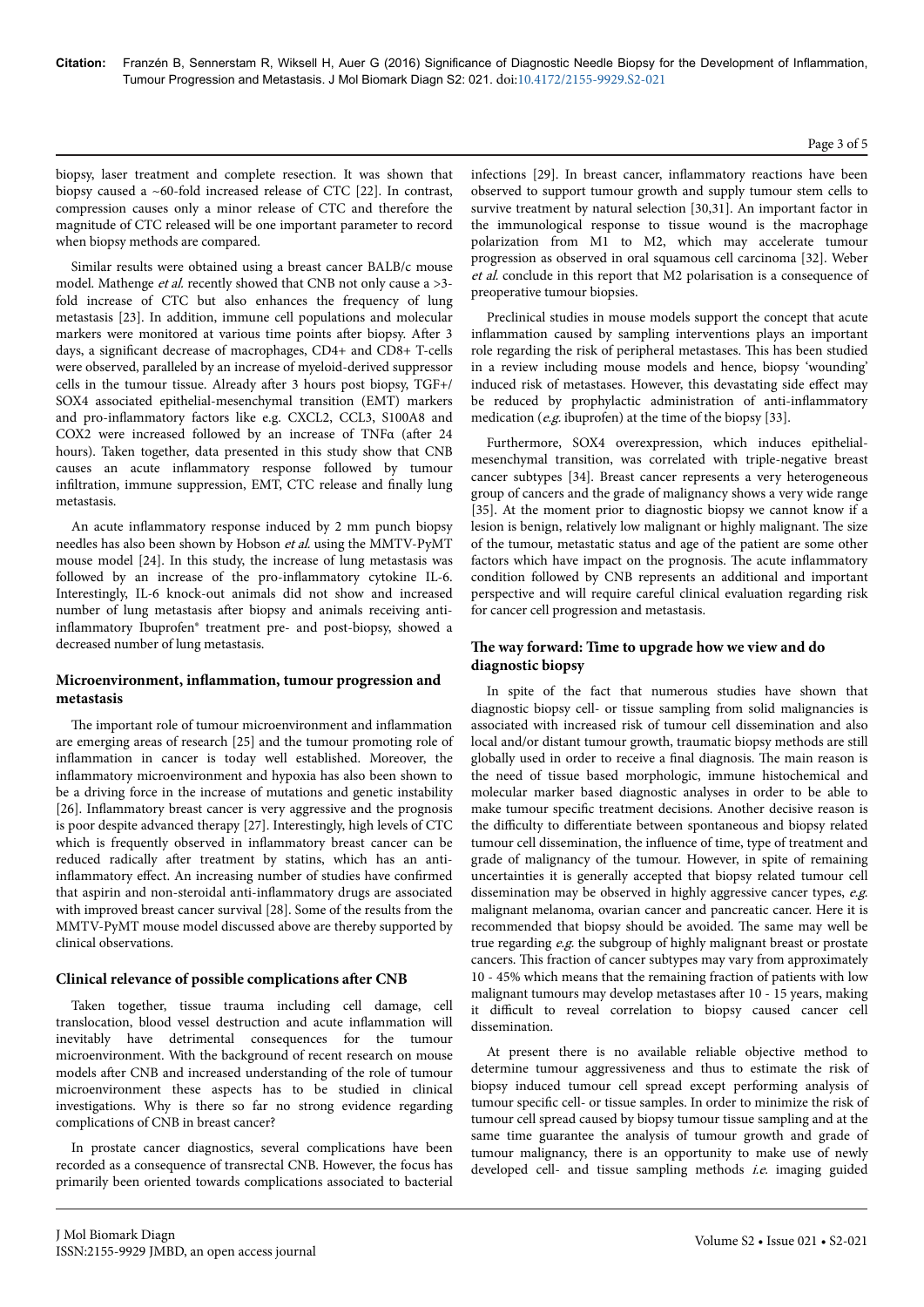precision placement of the biopsy needle reducing the number of biopsies combined with anti-seeding equipped biopsy needles significantly diminishing the risk of tumour cell spread [36]. In addition, in view of recent reports discussed above, it seems very reasonable to offer patients anti-inflammatory drugs pre- and postbiopsy.

The present review supports that FNAB is associated with a lower risk of biopsy associated metastasis, so why do we not use FNAB more frequently today? As mentioned, there is a lack of experienced cytopathologists. At the same time, new ultrasensitive molecular methods have been developed and the scarce material obtained by FNAB is not any longer a limiting factor for advanced analysis. Already a decade ago it was possible to analyse gene expression profiles from FNAB samples [37], but this is not yet routine. Analysis of protein biomarkers would be preferable and also comparable to current lowplex immuno-histochemical based profiling. Recently Ullal et al. showed that FNAB samples can be used for very sensitive 88-plex protein analysis, not only for diagnostic purpose but also to guide therapy [38]. This example of recent development of advanced analysis is very promising and opens new opportunities for longitudinal follow up of therapy response and if needed, rapid adjustments of ongoing therapy. We have recently initiated tests using analysis of FNAB samples by proximity extension assay, an ultrasensitive and highly specific multiplex protein analysis method which also may be more cost effective compared to other profiling methods [39].

# **Conclusion**

We conclude that we today have new unique opportunities to perform molecular diagnostics in FNAB samples. With these methods, we will have not only an at least equivalent diagnostic information compared to current practices, but also a more objective and extended molecular information to guide therapy selection and support the development of new therapies. At the same time, we get the opportunity to validate new potentially valuable biomarkers in clinical materials with minimal consumption of precious patient material. There are several biomarker candidates that may be used to determine e.g. tumour aggressiveness and sensitivity or resistance to a given therapy. Finally, last but not least, we may open up for the possibility to avoid unnecessary biopsy associated complications, minimize the potential risks of biopsy generated metastases and may also deliver diagnoses more timely and at a lower cost using FNAB based molecular profiling. These factors will be of outmost importance when the number of cancer patients increases worldwide.

#### **References**

- 1. [Crawford S \(2013\) Is it time for a new paradigm for systemic cancer](http://www.ncbi.nlm.nih.gov/pubmed/23805101) [treatment? Lessons from a century of cancer chemotherapy. Front](http://www.ncbi.nlm.nih.gov/pubmed/23805101) [Pharmacol. 4:68.](http://www.ncbi.nlm.nih.gov/pubmed/23805101)
- 2. [Zhang YJ, Lichnan W, Zheng YO, Li XR \(2013\) Status quo and](http://www.ncbi.nlm.nih.gov/pubmed/25083451) [development trend of breat biopsy technology. Gland Surg 2: 15-24.](http://www.ncbi.nlm.nih.gov/pubmed/25083451)
- 3. [Franzén S, Zajicek J \(1968\) Aspiration biopsy in diagnosis of palpable](http://www.ncbi.nlm.nih.gov/pubmed/4179434) [lesions of the breast. Critical review of 3479 consecutive biopsies. Acta](http://www.ncbi.nlm.nih.gov/pubmed/4179434) Radiol Ther [Phys Biol 7: 241-262.](http://www.ncbi.nlm.nih.gov/pubmed/4179434)
- 4. [Hollerbach S, Juegensen C, Hocke M, Freund U, Nellman, et al. \(2014\)](http://www.ncbi.nlm.nih.gov/pubmed/25198088) [EUS-FNA: How to improve Biopsy Results? Z. Gastroenterol 52:](http://www.ncbi.nlm.nih.gov/pubmed/25198088) [1081-1092.](http://www.ncbi.nlm.nih.gov/pubmed/25198088)
- 5. [Wolinski K, Strangierski A, Ruchala M \(2016\) Comparison of diagnostic](http://www.ncbi.nlm.nih.gov/pubmed/27090114) yield of cor-needle and fine-needle [aspiration biopsies of thyroid lesions:](http://www.ncbi.nlm.nih.gov/pubmed/27090114) [systematic review and meta-analysis. Eur Radiol.](http://www.ncbi.nlm.nih.gov/pubmed/27090114)
- 6. [Marks L, Young S, Natarajan S \(2013\) MRI-ultrasound fusion for](http://www.ncbi.nlm.nih.gov/pubmed/23138468) [guidance of targeted prostate biopsy. Curr Opin Urol 23: 43-50.](http://www.ncbi.nlm.nih.gov/pubmed/23138468)
- 7. [Povoski SP, Jimenez RE, Wang WP \(2011\) Ultrasound-guided diagnostic](http://www.ncbi.nlm.nih.gov/pmc/articles/PMC3171710/) [breast biopsy methodology: retrospective comparison of the 8-gauge](http://www.ncbi.nlm.nih.gov/pmc/articles/PMC3171710/) [vacuum-assisted biopsy approach versus the spring-loaded 14-gauge core](http://www.ncbi.nlm.nih.gov/pmc/articles/PMC3171710/) [biopsy approach. World J Surg Oncol. 9: 87.](http://www.ncbi.nlm.nih.gov/pmc/articles/PMC3171710/)
- 8. [Venkataraman S, Dialani V, Gilmore HC, Metha TS \(2011\) Stereotactic](http://www.ncbi.nlm.nih.gov/pubmed/22127375) [core biopsy: comparison of 11 gauge with 8 gauge vaccum assited breast](http://www.ncbi.nlm.nih.gov/pubmed/22127375) [biopsy. Eur J Radiol 81: 2613-2619.](http://www.ncbi.nlm.nih.gov/pubmed/22127375)
- 9. [Liebens F, Carly B, Cusumano P, van Beveren M, Beier B, et al. \(2009\)](http://www.ncbi.nlm.nih.gov/pubmed/19167175) [Breast cancer seeding associated with core needle biopsies: A systematic](http://www.ncbi.nlm.nih.gov/pubmed/19167175) [review. Maturitas 62: 113-123.](http://www.ncbi.nlm.nih.gov/pubmed/19167175)
- 10. [Imschweiler T, Haueisen, H, Kampmann G, Rageth, L, Seifert B, et al.](http://www.ncbi.nlm.nih.gov/pubmed/23979106) [\(2014\) MRI-guided vacuum-assisted breast biopsy: comparison with](http://www.ncbi.nlm.nih.gov/pubmed/23979106) [stereotactically guided and ultrasound-guided techniques. Euro Radiol](http://www.ncbi.nlm.nih.gov/pubmed/23979106) [24: 128-135.](http://www.ncbi.nlm.nih.gov/pubmed/23979106)
- 11. [Shyamala K, Girish HC, Murgod S \(2014\) Risk of tumor cell seeding](http://www.ncbi.nlm.nih.gov/pmc/articles/PMC4015162/) [through biopsy and aspiration cytology. J Int Soc Prev Community Dent](http://www.ncbi.nlm.nih.gov/pmc/articles/PMC4015162/)  $4: 5-11$ .
- 12. [Janssens JP, Rotenberg L, Sentis M, Motmans K, Schulz-Wendtland R](http://www.ncbi.nlm.nih.gov/pubmed/17106323) [\(2006\) Caution with microbiopsies of the breast: displaced cancer cells](http://www.ncbi.nlm.nih.gov/pubmed/17106323) [and ballistics. Eur J Cancer Prev 15: 471-473.](http://www.ncbi.nlm.nih.gov/pubmed/17106323)
- 13. [Pepe P, Aragona F \(2013\) Morbidity](http://www.ncbi.nlm.nih.gov/pubmed/23726443) after transperineal prostate biopsy in [3000 patients undergoing 12 vs 18 vs more than 24 needle cores. Urology](http://www.ncbi.nlm.nih.gov/pubmed/23726443) [81: 1142-1146.](http://www.ncbi.nlm.nih.gov/pubmed/23726443)
- 14. [Diaz LK, Wiley EL, Venta LA \(1999\) Are malignant cells displaced by](http://www.ncbi.nlm.nih.gov/pubmed/10541110) [large-gauge needle core biopsy of the breast? AJR Am J Roentgenol 173:](http://www.ncbi.nlm.nih.gov/pubmed/10541110) [1303-1313.](http://www.ncbi.nlm.nih.gov/pubmed/10541110)
- 15. [Tyagi R, Dey P \(2014\) Needle tract seeding: an avoidable complication.](http://www.ncbi.nlm.nih.gov/pubmed/24591300) [Diagn Cytopathol 42: 636-640.](http://www.ncbi.nlm.nih.gov/pubmed/24591300)
- 16. [Koch M, Kienle P, Sauer P, Willeke F, Buhl K, et al. \(2004\) Hematogenous](http://www.ncbi.nlm.nih.gov/pubmed/14735340) [tumor cell dissemination during colonoscopy for colorectal cancer. Surg](http://www.ncbi.nlm.nih.gov/pubmed/14735340) [Endosc 18: 587-591.](http://www.ncbi.nlm.nih.gov/pubmed/14735340)
- 17. [Ladjevardi S, Auer G, Castro J, Ericsson C, Zetterberg A, et al. \(2014\)](http://www.hindawi.com/journals/dm/2014/707529/) [Prostate biopsy sampling causes hematogenous dissemination of](http://www.hindawi.com/journals/dm/2014/707529/) [epithelial cellular material. Dis Markers.](http://www.hindawi.com/journals/dm/2014/707529/)
- 18. [Bednarz-Knoll N, Alix-Panabières C, Pantel K \(2011\) Clinical relevance](http://www.ncbi.nlm.nih.gov/pubmed/22114869) [and biology of circulating tumor cells. Breast Cancer Res 13: 228.](http://www.ncbi.nlm.nih.gov/pubmed/22114869)
- 19. [Sosa MS, Bragado P, Aguirre-Ghiso JA \(2014\) Mechanisms of](http://www.ncbi.nlm.nih.gov/pubmed/25118602) [disseminated cancer cell dormancy: an awakening](http://www.ncbi.nlm.nih.gov/pubmed/25118602) field. Nat Rev Cancer [14: 611-622.](http://www.ncbi.nlm.nih.gov/pubmed/25118602)
- 20. [Hüsemann Y, Geigl JB, Schubert F, Musiani P, Meyer M, et al. \(2008\)](http://www.ncbi.nlm.nih.gov/pubmed/18167340) [Systemic spread is an early step in breast cancer. Cancer Cell 13: 58-68.](http://www.ncbi.nlm.nih.gov/pubmed/18167340)
- 21. [Klein CA \(2011\) Framework models of tumor dormancy from patient](http://www.ncbi.nlm.nih.gov/pubmed/21145726)[derived observations. Curr Opin Genet Dev 21: 42-49.](http://www.ncbi.nlm.nih.gov/pubmed/21145726)
- 22. [Juratli MA, Sarimollaoglu M, Siegel ER, Nedosekin DA, Galanzha EI, et](http://www.ncbi.nlm.nih.gov/pubmed/23913663) [al. \(2014\) Real-time monitoring of circulating tumor cell release during](http://www.ncbi.nlm.nih.gov/pubmed/23913663) [tumor manipulation using in vivo photoacoustic and](http://www.ncbi.nlm.nih.gov/pubmed/23913663) fluorescent flow [cytometry. Head Neck 36:1207-1215.](http://www.ncbi.nlm.nih.gov/pubmed/23913663)
- 23. [Mathenge EG, Dean CA, Clements D, Vaghar-Kashani A, Photopoulos S,](http://www.ncbi.nlm.nih.gov/pubmed/25425969) [et al. \(2014\) Core needle biopsy of breast cancer tumors increases distant](http://www.ncbi.nlm.nih.gov/pubmed/25425969) [metastases in a mouse model. Neoplasia 16: 950-960.](http://www.ncbi.nlm.nih.gov/pubmed/25425969)
- 24. [Hobson J, Gummadidala P, Silverstrim B, Grier D, Bunn J, et al. \(2013\)](http://www.ncbi.nlm.nih.gov/pubmed/23715631) Acute inflammation [induced by the biopsy of mouse mammary tumors](http://www.ncbi.nlm.nih.gov/pubmed/23715631) [promotes the development of metastasis. Breast Cancer ResTreat. 139:](http://www.ncbi.nlm.nih.gov/pubmed/23715631) [391-401.](http://www.ncbi.nlm.nih.gov/pubmed/23715631)
- 25. [Quail DF, Joyce JA \(2013\) Microenvironmental regulation of tumor](http://www.ncbi.nlm.nih.gov/pubmed/24202395) [progression and metastasis. Nat Med 19:1423-1437.](http://www.ncbi.nlm.nih.gov/pubmed/24202395)
- 26. [Luoto KR, Kumareswaran R, Bristow RG \(2013\) Tumor hypoxia as a](http://www.ncbi.nlm.nih.gov/pubmed/24152759) [driving force in genetic instability. Genome Integr 4: 5.](http://www.ncbi.nlm.nih.gov/pubmed/24152759)
- 27. [Mego M, Giordano A, De Giorgi U, Masuda H, Hsu L, et al. \(2015\)](http://www.ncbi.nlm.nih.gov/pubmed/25572591) [Circulating tumor cells in newly diagnosed](http://www.ncbi.nlm.nih.gov/pubmed/25572591) inflammatory breast cancer. [Breast Cancer Res 17: 2.](http://www.ncbi.nlm.nih.gov/pubmed/25572591)
- 28. [Huang XZ, Gao P, Sun JX, Song YX, Tsai CC, et al. \(2015\) Aspirin and](http://www.ncbi.nlm.nih.gov/pubmed/25701248) nonsteroidal anti-inflammatory drugs after [but not before diagnosis are](http://www.ncbi.nlm.nih.gov/pubmed/25701248)